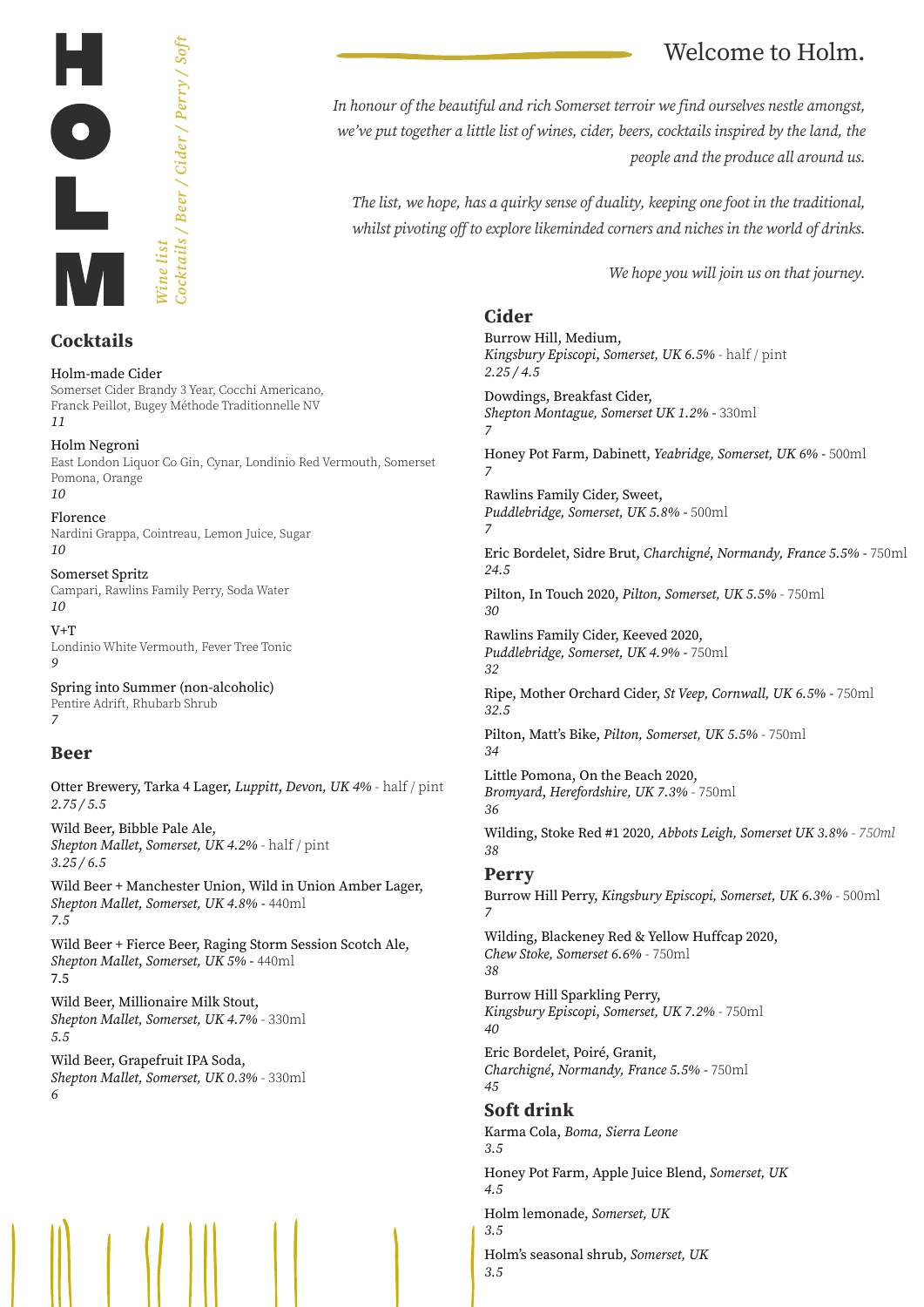

**Orange** 125ml / carafe / bottle Il Torchio, Stralunato 2019, *Vermentino*, Liguria, Italy *43*

Okro's Wine, Zvari 2020, *Rkatsiteli,* Kakheti, Georgia *8.5 / 32 / 45*

Oriol Artigas, Rumbera 2017, *Xarel.lo*, Alella, Spain *65*

Forjas del Salnés, Cos Pés 2020, *Albariño*, Galicia, Spain *85*

Guillaume Overnoy, Au Vignet 2019, *Chardonnay Muscaté,*  Jura, France *88*

Théophile Milan, Luna & Gaia 2019,

*Roussanne, Grenache Blanc & Rolle,* Provence, France *92*

Radikon, Jakot 2016, *Friulano*, Friuli, Italy *95 500ml*

Andreas Tscheppe, Schwalbenschwanz 2020, *Goldmuskateller*, Styria, Austria *105*

Gabrio Bini, Serragghia Zibibbo 2020, *Zibibbo*, Pantelleria, Italy *115*

**Rosé** 125ml / carafe / bottle

#### *THE CLASSICS*

Mas de Dumas, Réserve de Gassac 2021, *Grenache, Syrah & Carignan,*  Gassac*,* France *31* 

Gran Cerdo, 2021, *Tempranillo,* Rioja, Spain

*35*

Gianni Masciarelli, Cerasuolo d'Abruzzo 2020, *Montepulciano,*  Abruzzo, Italy *38*

Château Gairoird, 2021, *Grenache & Cinsault,*  Côte de Provence, France *9.5 / 36 / 51*

Château de la Tour du Bon, Bandol NV, *Mourvèdre, Grenache, Cinsault & Clairette,* Bandol, France *64*

#### *THE OUTLIERS*

Bodegas Ameztoi, Txakoli Rosado 2020, *Hondarrabi Zuri & Hondarrabi Beltza*, Txakoli de Getaria, Spain *42*

DB Schmitt, 2020, *Merlot, Pinot Noir, Blauer Portugieser & Dornfelder,*  Rheinhessen, Germany *59* 

Okro's Wine, Sister's Wine 2018, *Tavkveri,* Kakheti, Georgia *61* 

Ktima Ligas, Macedoine Le Rosé 2019, *Xinomavro*, Pella, Greece *74*

Sepp Muster, Rosé Vom Opok 2020,

*Blauer Wildbacher, Blaufränkisch & Zweigelt,* Styria, Austria *79*

*THE CLASSICS* Pago de Tharsys, Cava NV, *Macabeo*, Penedès, Spain *37* **Fizz** 125ml / bottle

Franck Peillot, Bugey Méthode Traditionnelle NV, *Mondeuse Noire, Altesse & Chardonnay,* Montagnieu, France *12.5 / 69*

Lamiable, Souffle d'Étoiles NV*, Pinot Noir & Chardonnay,* Champagne, France *92*

Smith and Evans, Higher Plot 2016, *Pinot Noir & Chardonnay,*  Somerset, England *96*

Adrien Renoir, Le Terroir NV, *Pinot Noir & Chardonnay,*  Champagne, France *97*

Vadin Plateau, Terre des Moines 2015, *Pinot Meunier*, Champagne, France *105*

Ruppert Leroy, Fosse Grely 2018, *Pinot Noir & Chardonnay,* Champagne, France *110*

Clandestin, Les Grandes Lignes 2018, *Chardonnay*, Champagne, France *115*

Aurélien Suenen, C+C NV, *Chardonnay*, Champagne, France *120*

Agrapart, Minéral 2015, *Chardonnay*, Champagne, France *145*

Bollinger, Grande Année 2012, *Pinot Noir & Chardonnay,* Champagne, France *220*

*THE CLASSICS - ROSÉ*

Laherte Frères, Rosé de Meunier NV, *Pinot Meunier*, Champagne, France *94*

Bérêche & Fils, Campania Remensis 2017, *Chardonnay, Pinot Noir, & Pinot Meunier,* Champagne, France *125*

#### *THE OUTLIERS*

Casa Coste Piane, Prosecco di Conegliano NV, *Glera*, Veneto, Italy *49.75*

Westwell, Naturally Petulant 2020, *Chardonnay, Pinot Meunier & Pinot Noir,* Kent, UK *60* 

Domaine de Veilloux, Pétillant Naturel Et Vie Danse 2018, *Orbois*, Loire, France *74*

Ca' d'Gal, Lumine 2020, *Moscato d'Asti*, Piedmont, Italy *6 / 47* **Sweet / Vin Jaune** 75ml / bottle

Château Filhot, Sauternes 2010, *Sémillon, Sauvignon Blanc & Muscadelle,* Bordeaux, France 12 / *55 375ml*

Domaine Rotier, Renaissance 2016, *Loin de L'Oeil*, Gaillac, France *13 / 71 500ml*

Leon Boesch, Zinnkoepflé Grand Cru 2017, Vendanges Tardives, *Gewürztraminer*, Alsace, France *87*

Domaine de Souch, Marie Kattalin 2012, *Petit Manseng & Gros Manseng,* Jurançon, France *115*

Domaine de la Tournelle, Vin Jaune 2012, *Savagnin,* Jura, France *23.5 / 180 620ml*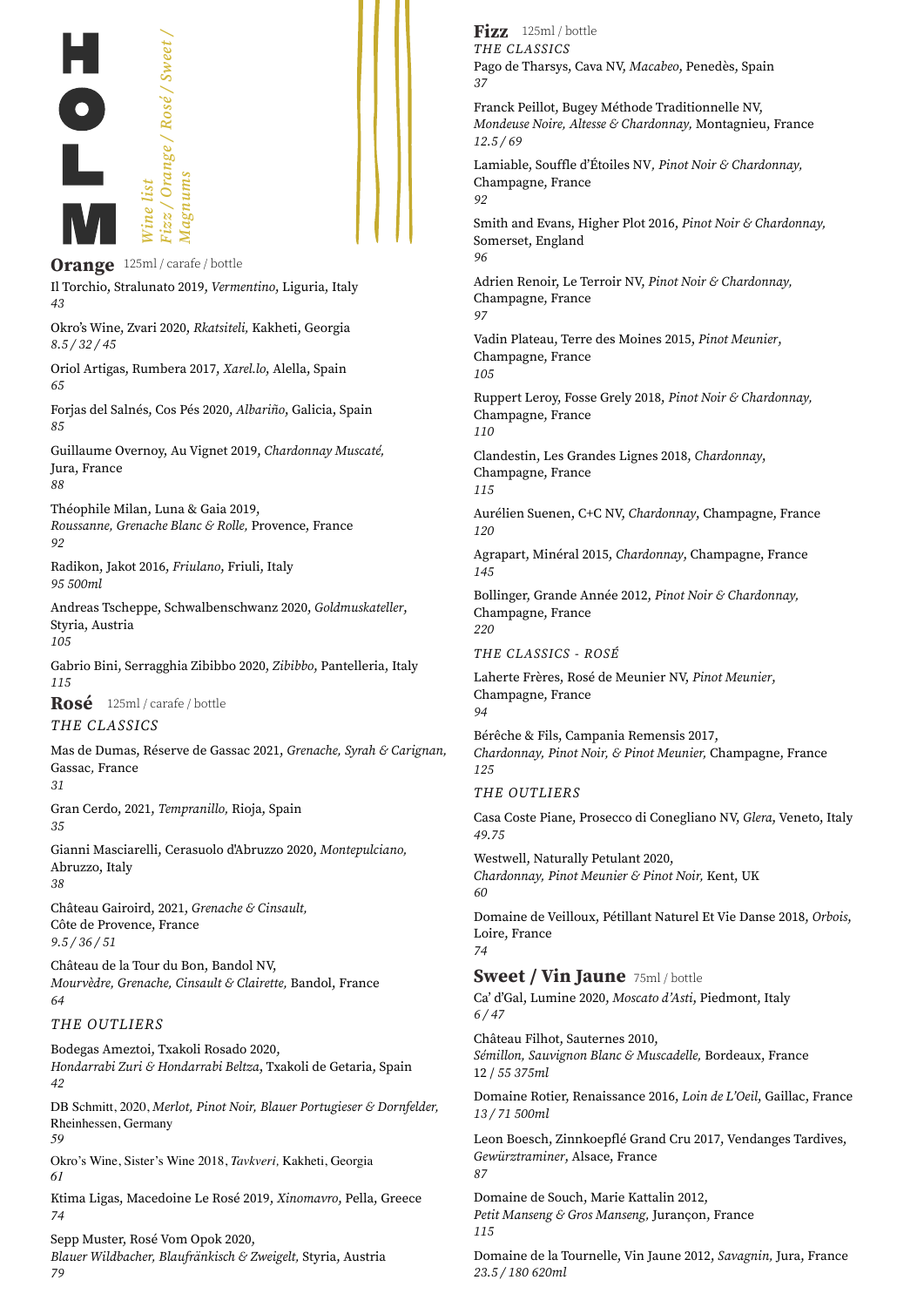|               | isi)     |
|---------------|----------|
|               | $7$ hile |
| FINE AND RARE |          |

*37 39* Loire, France *8 / 30 / 42 9 / 33.5 / 47 49 50 51 12 / 46 / 66 70* Loire, France *76 14 / 54 / 78 25 34 41 42 44 49 52 57 59 11.5 / 44 / 63* Jura*,* France *69 76 78* Forjas del Salnés, Leirana 2020, *Albariño*, Galicia, Spain *70* Les Enfants Sauvage, Cool Moon 2015, *Grenache Gris, Grenache Blanc & Macabeu*, Roussillon, France 72 Château Musar, White 2014, *Obaideh & Merwah*, Bekaa Valley, Lebanon *79* Domaine de Souch, Jurançon Sec 2009, *Petit Manseng & Gros Manseng,*  Jurançon, France *85* Domaine de Beudon 2004, *Fendant,* Valais, Switzerland *85* Domaine de la Tournelle, Cul de Brey 2018, *Chardonnay,* Jura, France *86* Château de Bonnezeaux, Montagne 2020, *Chenin Blanc,* Loire, France *87* Domaine Gauby, Les Calcinaires 2019, *Muscat, Chardonnay & Macabeo*, Roussillon, France *89* Les Dolomies, Croix Sarrant, *Savagnin 2020,* Jura, France *92* Domaine Guffens-Heynen, Triangle de Guffens 2019, *Chardonnay, Sémillon, Viognier & Roussanne*, France *94* JB Ponsot, Rully, en Bas de Vauvry 2018, *Chardonnay,*  Burgundy, France *96* Josmeyer, Hengst 2016, *Riesling*, Alsace, France 96 Emmanuel Giboulot, Côte de Beaune, Combe d'Eve 2013, *Chardonnay*, Burgundy, France *105* Castro Candaz, La Vertical 2018, *Godello,* Ribeira Sacra, Spain *107* Domäne Wachau, Ried Loibenberg Reserve 2002, *Riesling*, Wachau, Austria *120* Château de Béru, Chablis Clos Beru Monopole 2017, *Chardonnay*, Burgundy, France *125* Domaine Coche-Bizouard, Meursault 2017, *Chardonnay,*  Burgundy, France *135* Emidio Pepe, Trebbiano d'Abruzzo 2015, Abruzzo, Italy *145* Henri Boillot, Puligny Montrachet, Clos de la Mouchère 2016, *Chardonnay,*  Burgundy, France *300* Château Beaucastel, Châteauneuf du Pape, Roussanne VV 2015, Rhône, France *325 FINE AND RARE*

*THE CLASSICS* Federiciane Monteleone, Falanghina 2020, Campania, Italy *5.75 / 20.5 / 28* Bodega Classica, Pharos 2020*, Viuru,* Rioja, Spain *6.5 / 22.5 / 31* Grange des Rocs, Picpoul de Pinet 2020, Languedoc, France *33* Antonio Camillo, Vermentino 2021, Tuscany, Italy Château Mourgues du Grès, Galets Dores 2020, *Roussanne*, *Grenache Blanc & Vermentino*, Costières de Nîmes, France Domaine de Cognettes, Muscadet Les 2 Terres 2020, *Melon de Bourgogne*, Aphros, Loureiro 2020, Viñho Verde, Portugal Cantina Filippi, Soave Castelcerino 2020, *Garganega*, Veneto, Italy Davenport, Horsmonden 2019*, Field Blend,* Kent, England Domaine de Bablut, Sauvignon Blanc 2020, Loire, France Boado Chaves, O Casal 2020, *Albariño*, Galicia, Spain Domaine Giachino, Apremont 2020, *Jacquère,* Savoie, France Vincent Gaudry, Sancerre, Tournebride 2019, *Sauvignon Blanc,* JC Rateau, Hautes Cotes de Beaune 2020, *Chardonnay,* Burgundy, France *THE OUTLIERS* Ciello, Ciello Bianco 2020, *Catarratto*, Sicily, Italy Ciù Ciù, Falerio Oris 2020, *Trebbiano, Passerina & Pecorino*, Marche, Italy M&A Arndorfer, Handcrafted 2021, *Grüner Veltliner*, Kamptal, Austria Succés Vinícola, Experiència 2020, *Parellada,* Catalunya, Spain Château Barouillet, Bergecrac Blanc 2020, *Field Blend,* Bergecrac, France Brand Brothers, Wilder Satz 2020, *Field Blend*, Pfalz, Germany 2NaturKinder, V&S Blend 2019*, Field Blend,* Franconia, Germany Vale da Capucha, Branco Blend 2018, *Field Blend*, Lisboa, Portugal Kamara Estate, Stalisma 2020, *Xinomavro & Malagousia*, Thessaloniki, Greece Alessandro Viola, Note di Bianco 2020, *Grillo,* Sicily, Italy Domaine des Marnes Blanches, Les Molates 2019, *Chardonnay,*  Cantina Giardino, Adam 2019, *Greco*, Campania, Italy Beck-Hartweg, Frankstein 2017, *Pinot Gris,* Alsace, France **White** 125ml / carafe / bottle